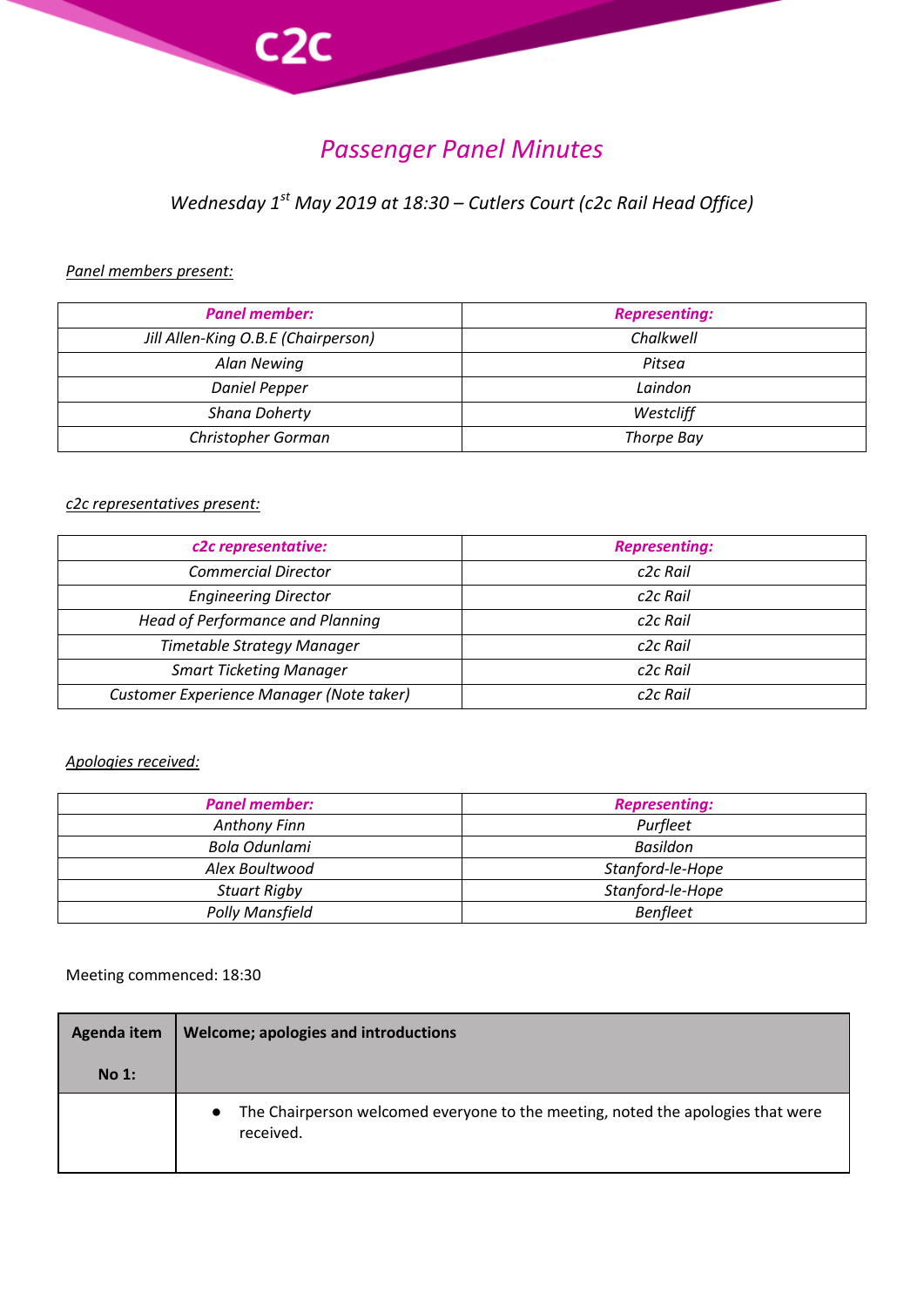|                                    | No panel resignations have been received.                                                                                                                                                                                                                                                                                                                                                                                                                                                                                                                                                                                                                                                                                                                                                                                                                                                                                                                                                                                                                                 |
|------------------------------------|---------------------------------------------------------------------------------------------------------------------------------------------------------------------------------------------------------------------------------------------------------------------------------------------------------------------------------------------------------------------------------------------------------------------------------------------------------------------------------------------------------------------------------------------------------------------------------------------------------------------------------------------------------------------------------------------------------------------------------------------------------------------------------------------------------------------------------------------------------------------------------------------------------------------------------------------------------------------------------------------------------------------------------------------------------------------------|
| Agenda item<br><b>No 2:</b>        | Minutes of the last meeting held on Wednesday 9th January 2019 including Action Tracker<br>and Minutes Arising                                                                                                                                                                                                                                                                                                                                                                                                                                                                                                                                                                                                                                                                                                                                                                                                                                                                                                                                                            |
|                                    | The minutes from the previous meeting were agreed.<br>Action tracker item: the vegetation at Ditton Court Road (Westcliff) requires attention<br>after recent growth due to good weather.<br>Action tracker item: the stepping distance between the new trains and the platforms<br>will be discussed during agenda item 3.<br>Action tracker item: The condition of the pathway at Ditton Court requires attention.<br>Whilst this area does not belong to c2c, c2c will contact the council and encourage<br>resolution of this issue.<br>Action tracker item: The water puddles after rainfall on the platforms at Pitsea has<br>been reraised as a concern. It has been noted that the stair works that have been<br>undertaken at Pitsea have been well received.<br>Action tracker item: Station Transformation update. The works at Ockendon and<br>Grays station are underway.<br>Action tracker item: Government funding has been secured for lifts at Chalkwell and<br>Southend East.<br>JAK- has noted that the works should be completed within 5 years.<br>O |
| <b>Agenda item</b><br><b>No 3:</b> | c2c Focus Group: New Trains                                                                                                                                                                                                                                                                                                                                                                                                                                                                                                                                                                                                                                                                                                                                                                                                                                                                                                                                                                                                                                               |
|                                    | A discussion took place regarding the New Trains that will be arriving on the c2c route<br>from December 2020.<br>Regarding the footstep on the train, there were two options.<br>One was a narrower option<br>O<br>One was a wider option<br>O<br>c2c confirmed that the wider option has been selected for the Class 720 units.<br>O<br>In terms of the units arriving on the route, the supplier making the trains are dealing<br>with technical software challenges. This has the potential to cause a delay in meeting<br>the delivery schedules.<br>In September, Greater Anglia will have 10 carriage Class 720 units on the route. We<br>will arrange to visit these units once they are in operation.                                                                                                                                                                                                                                                                                                                                                            |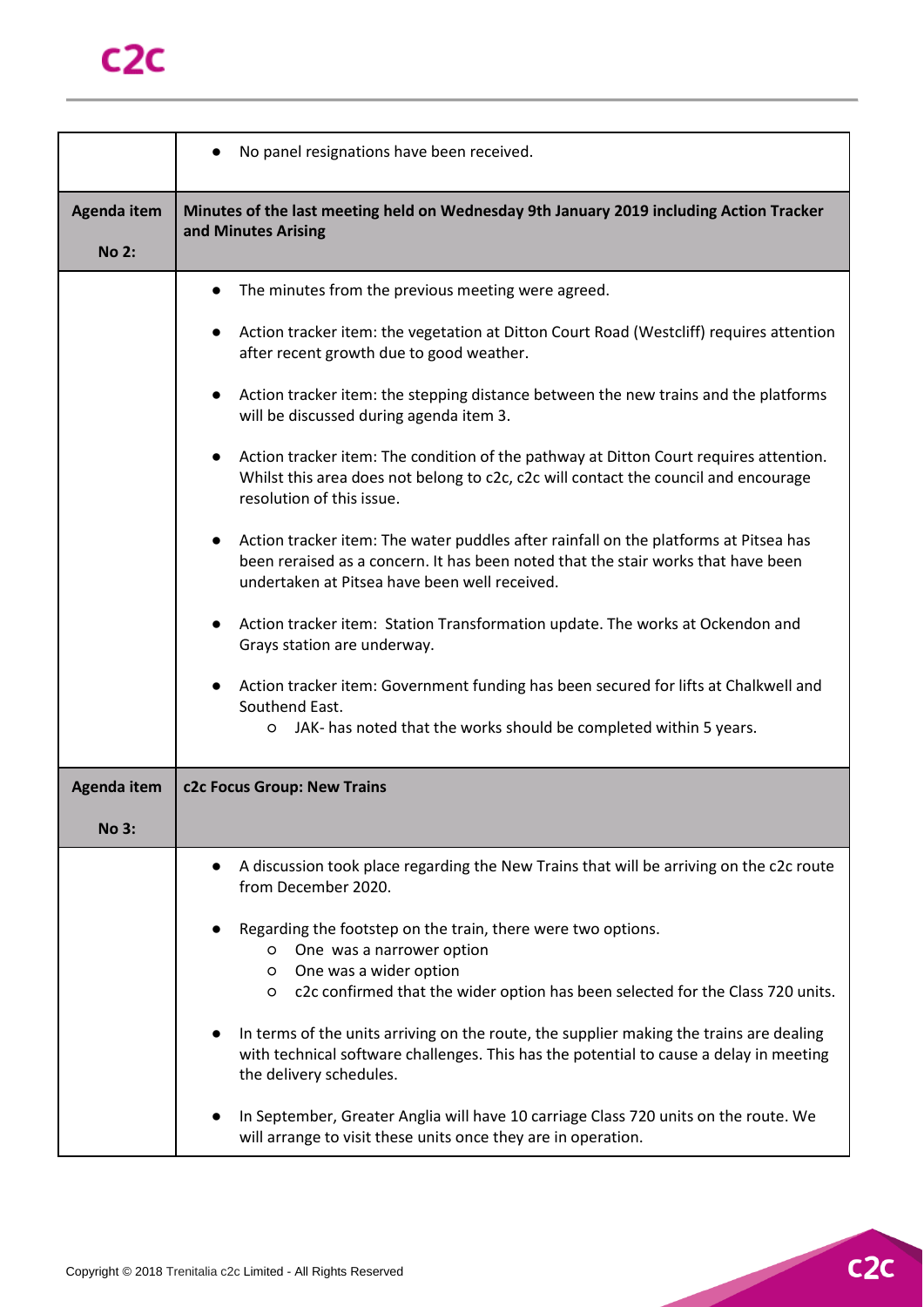|              | JAK - raised a question regarding the handrails on the new trains. Are they horizontal?<br>This has been taken away and will be confirmed at the next panel meeting.<br>$\circ$                                                                                                                                                                                                                                                                                                                                                                                                                                                                                        |
|--------------|------------------------------------------------------------------------------------------------------------------------------------------------------------------------------------------------------------------------------------------------------------------------------------------------------------------------------------------------------------------------------------------------------------------------------------------------------------------------------------------------------------------------------------------------------------------------------------------------------------------------------------------------------------------------|
|              | DP - Will the new trains have fire extinguishers?<br>c2c confirmed that the new trains will have the correct on board equipment<br>$\circ$<br>inline with current legislation.                                                                                                                                                                                                                                                                                                                                                                                                                                                                                         |
|              | c2c advised that the new 10 carriage trains will consist of 3 toilets. 1 universal toilet<br>and 2 standard toilets. c2c also confirmed that there will not be tables on the Aventra<br>trains.                                                                                                                                                                                                                                                                                                                                                                                                                                                                        |
|              | JAK advised that this was not helpful for people doing work on the train.<br>$\circ$                                                                                                                                                                                                                                                                                                                                                                                                                                                                                                                                                                                   |
|              | c2c advised that the 10 carriage trains are fixed formation and cannot be split. The 10<br>carriage Aventra units are the same length as the 12 carriage 357 and 387 units.                                                                                                                                                                                                                                                                                                                                                                                                                                                                                            |
|              | CG - The 387 pull down tables behind seats are popular and handy. Would like to see<br>this on the new trains.<br>c2c confirmed that these will not be on the new trains.<br>$\circ$                                                                                                                                                                                                                                                                                                                                                                                                                                                                                   |
|              | DP - Would like for the new seats to be comfier on the new Aventra trains.                                                                                                                                                                                                                                                                                                                                                                                                                                                                                                                                                                                             |
|              | DP - Asked if the testing on the track has been completed. The track in the Bow area is<br>tight and wondered if the new trains would run alongside the current units safely.<br>o c2c confirmed that detailed modeling work has been undertaken to ensure<br>that all the necessary safety requirements have been met to ensure that we<br>can successfully accommodate the new units.                                                                                                                                                                                                                                                                                |
|              | CG - Will Wifi be available on the new trains?<br>c2c confirmed there will be Wifi on the new trains.<br>$\circ$                                                                                                                                                                                                                                                                                                                                                                                                                                                                                                                                                       |
| Agenda item  | c2c Focus Groups: Timetable changes update                                                                                                                                                                                                                                                                                                                                                                                                                                                                                                                                                                                                                             |
| <b>No 4:</b> |                                                                                                                                                                                                                                                                                                                                                                                                                                                                                                                                                                                                                                                                        |
|              | c2c confirmed that there will be express services introduced at weekends. It will be 1<br>service per hour and these will be seen from June onwards. Whilst these will officially<br>launch when the new Timetable changes in May, you will not see the express services<br>until June due to engineering works. The express services will call at all stations from<br>Shoeburyness to Benfleet and then fast to West Ham. This will mean a journey time of<br>46 minutes from Southend Central to Fenchurch Street and 55 minutes from<br>Shoeburyness to Fenchurch Street. This express service will be monitored and<br>reviewed for any future timetable changes. |
|              | JAK - Will there be faster services added to the weekday timetable as this is a regular<br>complaint?<br>c2c confirmed that there will not be changes to the weekday timetable.<br>$\circ$                                                                                                                                                                                                                                                                                                                                                                                                                                                                             |
|              |                                                                                                                                                                                                                                                                                                                                                                                                                                                                                                                                                                                                                                                                        |
|              | DP - Will there be additional announcements at weekends? It seems that at weekends                                                                                                                                                                                                                                                                                                                                                                                                                                                                                                                                                                                     |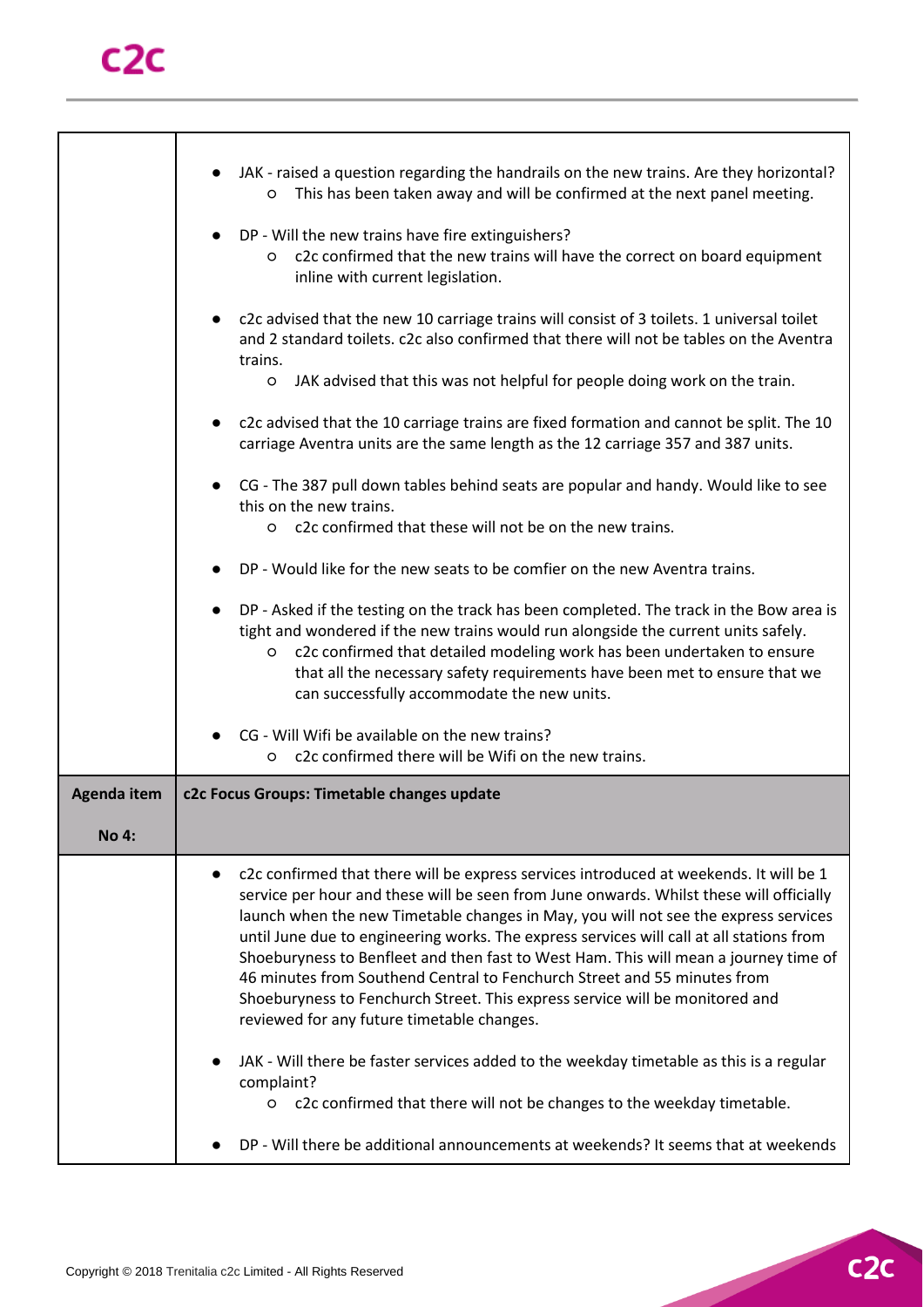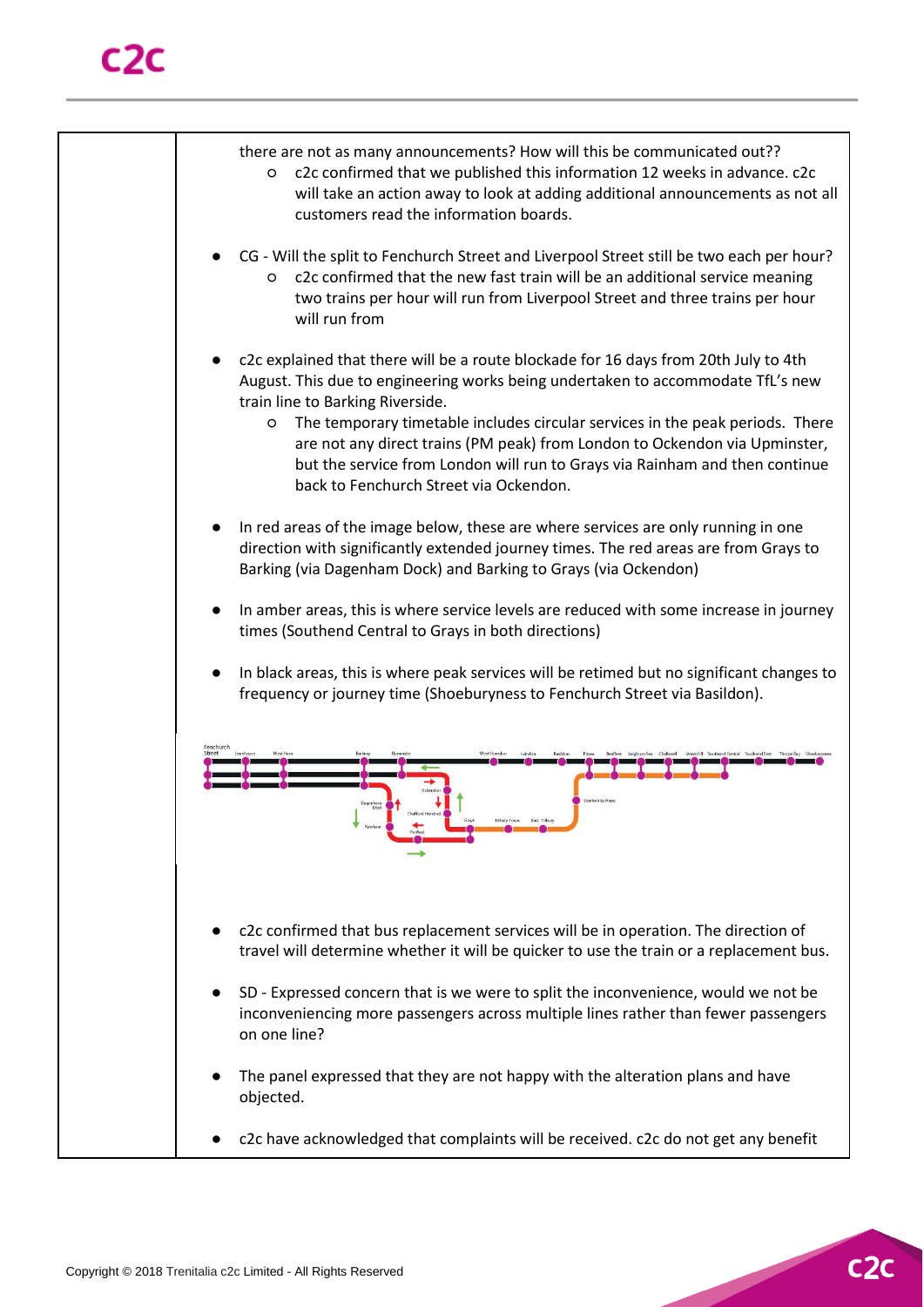|                    | from the works being completed. TfL receive full benefit from the works once<br>completed and c2c do not have a choice in this matter. The works have been done<br>during the quieter Summer months and into the school holidays to try and affect as<br>few people as possible.<br>SD - Not everyone is off during the Summer months or school holidays<br>c2c agrees, but footfall is lower during this time than it would be in<br>O<br>September.<br>JAK - Has this been communicated out?<br>c2c published the communication pieces at 100 days to go. The<br>O<br>communication for this will be ramped up as we have an obligation to tell all<br>of our customers.<br>JAK - Could this be communicated out on the radio<br>c2c will review this.<br>$\circ$<br>The panel have requested a full explanation as to why and how the service alteration<br>plan has been made. The panel have requested that this explanation is added to the<br>Q+A section on the website.<br>JAK - Could these works be extended beyond 16 days?<br>c2c have confirmed that this will not be happening.<br>O<br>JAK - Will the replacement buses be accessibility friendly? |
|--------------------|--------------------------------------------------------------------------------------------------------------------------------------------------------------------------------------------------------------------------------------------------------------------------------------------------------------------------------------------------------------------------------------------------------------------------------------------------------------------------------------------------------------------------------------------------------------------------------------------------------------------------------------------------------------------------------------------------------------------------------------------------------------------------------------------------------------------------------------------------------------------------------------------------------------------------------------------------------------------------------------------------------------------------------------------------------------------------------------------------------------------------------------------------------------------|
|                    | c2c confirms that they will be accessibility friendly.<br>O                                                                                                                                                                                                                                                                                                                                                                                                                                                                                                                                                                                                                                                                                                                                                                                                                                                                                                                                                                                                                                                                                                        |
| <b>Agenda item</b> | <b>Review of emails to Passenger Panel</b>                                                                                                                                                                                                                                                                                                                                                                                                                                                                                                                                                                                                                                                                                                                                                                                                                                                                                                                                                                                                                                                                                                                         |
| <b>No 5:</b>       |                                                                                                                                                                                                                                                                                                                                                                                                                                                                                                                                                                                                                                                                                                                                                                                                                                                                                                                                                                                                                                                                                                                                                                    |
|                    | All emails have been replied to.                                                                                                                                                                                                                                                                                                                                                                                                                                                                                                                                                                                                                                                                                                                                                                                                                                                                                                                                                                                                                                                                                                                                   |
|                    | Email was received requesting an update on the Stanford-le-Hope Smartcard Validator<br>installation.<br>The 4G router on site is not providing enough bandwidth. The signal strength<br>O<br>is poor and is this currently being worked on by our I.T team. We are hoping to<br>resolve this as soon as possible.                                                                                                                                                                                                                                                                                                                                                                                                                                                                                                                                                                                                                                                                                                                                                                                                                                                  |
| <b>Agenda item</b> | A.O.B                                                                                                                                                                                                                                                                                                                                                                                                                                                                                                                                                                                                                                                                                                                                                                                                                                                                                                                                                                                                                                                                                                                                                              |
| <b>No 6:</b>       |                                                                                                                                                                                                                                                                                                                                                                                                                                                                                                                                                                                                                                                                                                                                                                                                                                                                                                                                                                                                                                                                                                                                                                    |
|                    | JAK - did anyone else receive an email on 28th February with an update of what is<br>happening at c2c?<br>The panel have not received this email and c2c will look into sharing it with<br>O<br>the panel.                                                                                                                                                                                                                                                                                                                                                                                                                                                                                                                                                                                                                                                                                                                                                                                                                                                                                                                                                         |